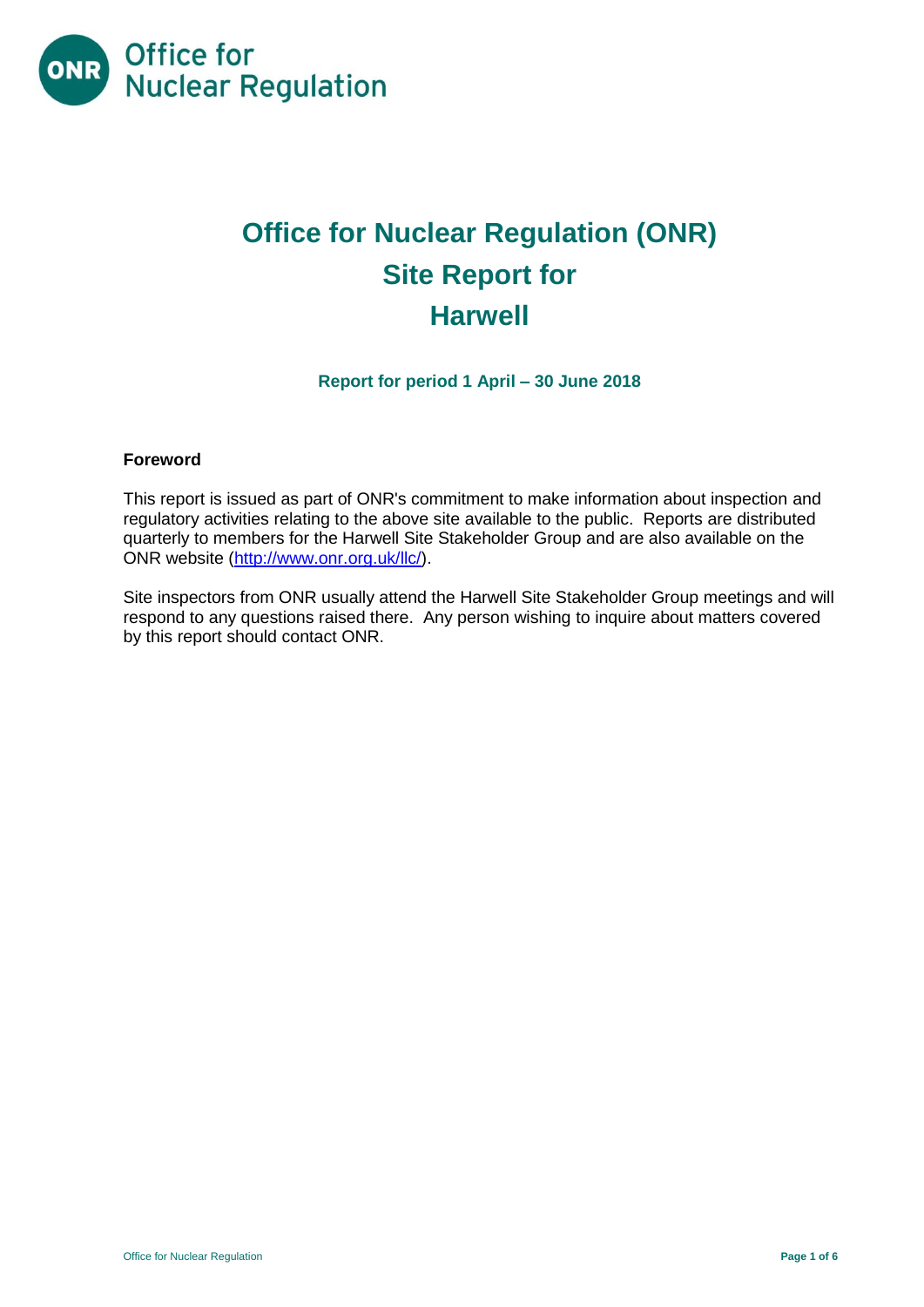## **TABLE OF CONTENTS**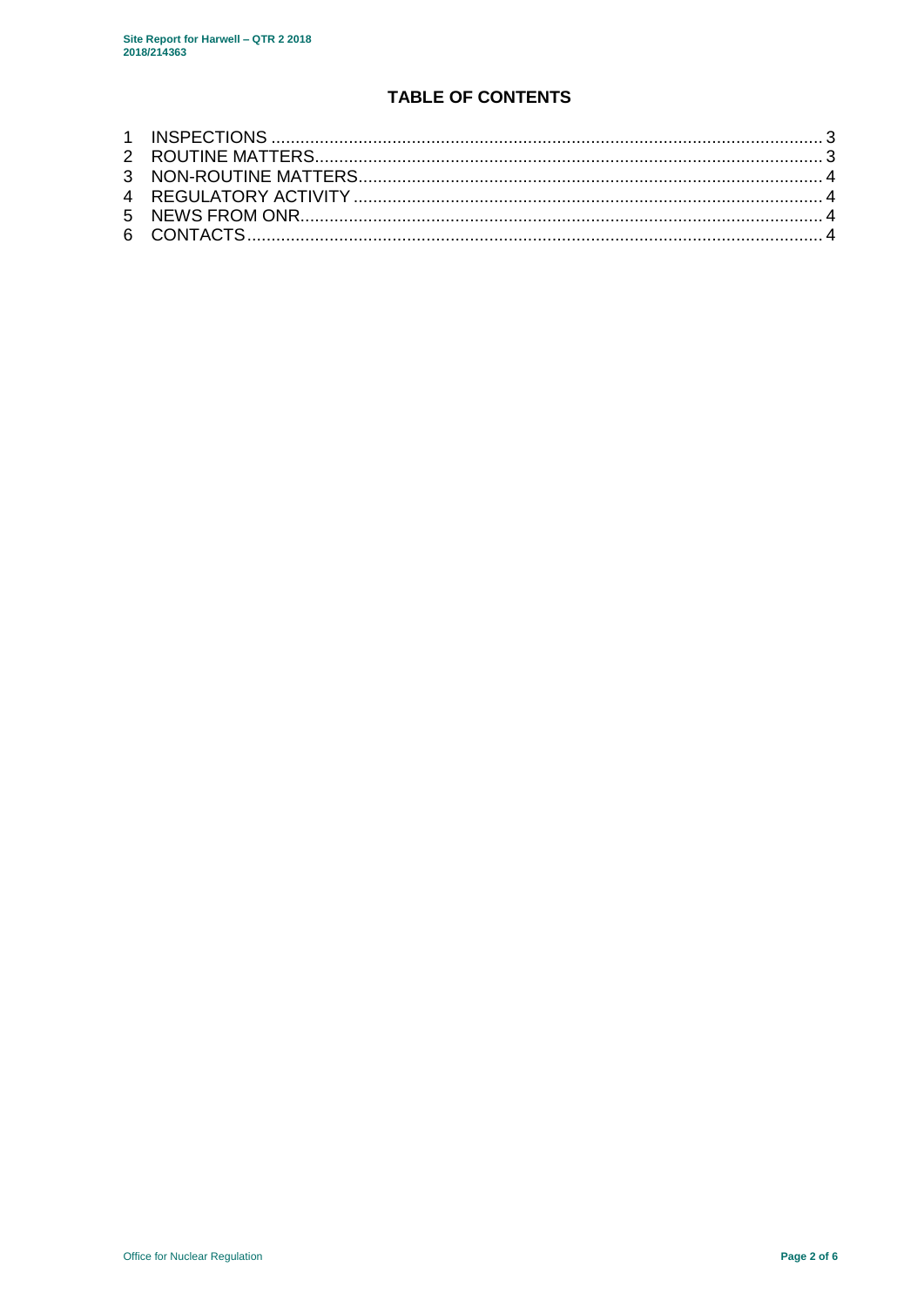## <span id="page-2-0"></span>**1 INSPECTIONS**

## **1.1 Dates of inspection**

The ONR site inspector made inspections on the following dates during the quarter:

- **10 and 26 April 2018**
- 8, 9, 10, 21, 22 and 23 May 2018
- **28 June 2018**

## <span id="page-2-1"></span>**2 ROUTINE MATTERS**

#### **2.1 Inspections**

Inspections are undertaken as part of the process for monitoring compliance with:

- **the conditions attached by ONR to the nuclear site licence granted under the** Nuclear Installations Act 1965 (NIA65) (as amended);
- **the Energy Act 2013:**
- the Health and Safety at Work Act 1974 (HSWA74); and
- regulations made under HSWA74, for example the Ionising Radiations Regulations 1999 (IRR99) and the Management of Health and Safety at Work Regulations 1999 (MHSWR99).

The inspections entail monitoring licensee's actions on the site in relation to incidents, operations, maintenance, projects, modifications, safety case changes and any other matters that may affect safety. The licensee is required to make and implement adequate arrangements under the conditions attached to the licence in order to ensure legal compliance. Inspections seek to judge both the adequacy of these arrangements and their implementation.

In this period, routine inspections of Harwell covered the following Licence Conditions (LC):

- LC 10 Training
- LC 17 Management systems
- LC 26 Control and supervision of operations
- LC 36 Organisational Capability

In general, ONR judged the arrangements made and implemented by the site in response to safety requirements to be adequate in the areas inspected. However, where improvements were considered necessary, the licensee made satisfactory commitments to address the issues, and the site inspector will monitor progress during future visits. Where necessary, ONR will take formal regulatory enforcement action to ensure that appropriate remedial measures are implemented to reasonably practicable timescales.

## **2.2 Other work**

The site inspector, supported by specialist transport inspectors, held meetings with Magnox Ltd staff to discuss waste movements from the Liquid Effluent Treatment Plant site to the main Harwell nuclear licensed site and waste movements from Harwell to Sellafield.

ONR appointed a project inspector for the Liquid Effluent Treatment Plant delicensing project who is routinely meeting, supported by ONR specialist inspectors, with the project staff at Harwell.

The site inspector, supported by specialist inspectors, continues to engage with the Waste Encapsulation Plant project team to ensure that adequate regulatory oversight is maintained to permission the plant into active commissioning.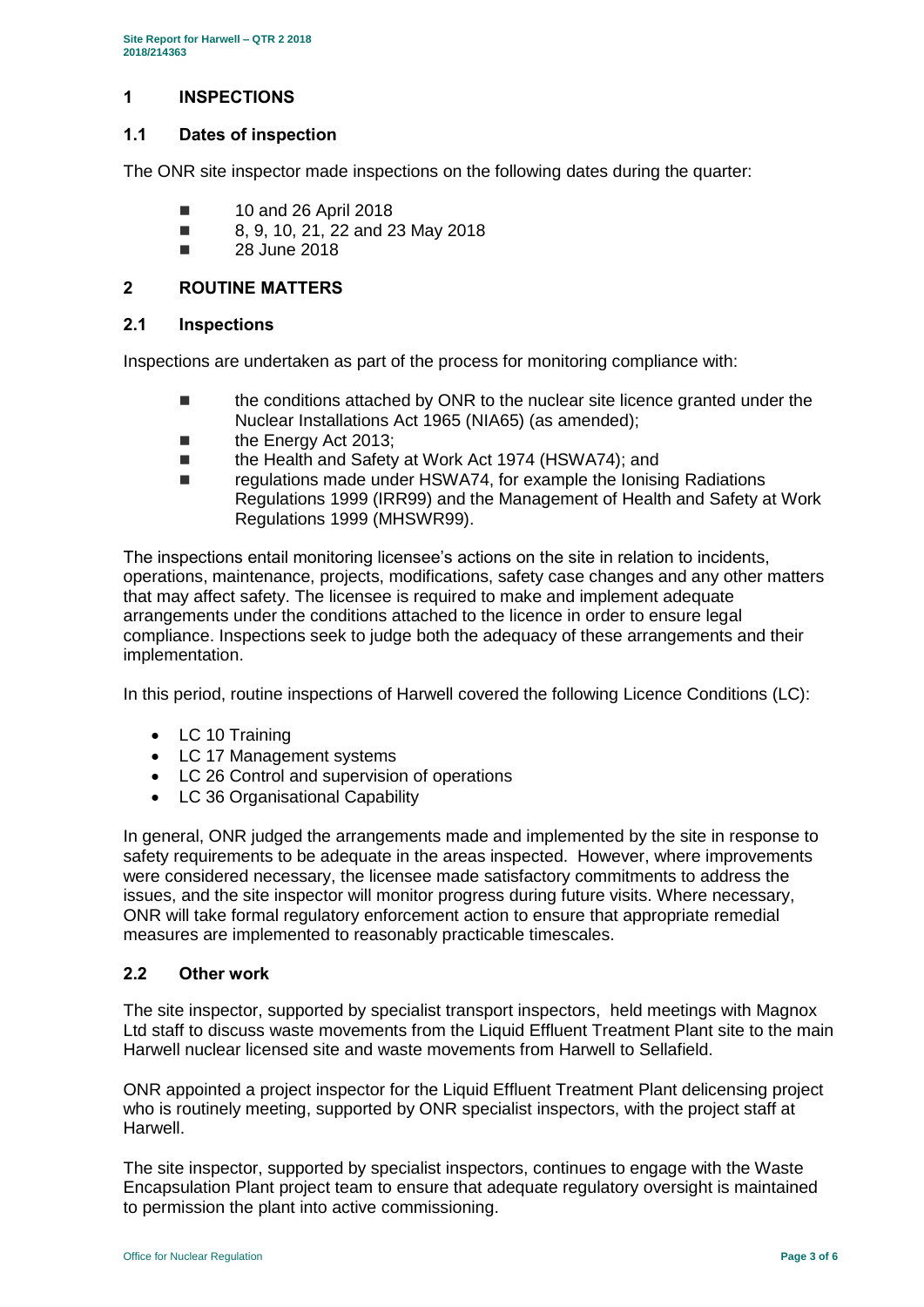## <span id="page-3-0"></span>**3 NON-ROUTINE MATTERS**

Licensees are required to have arrangements to respond to non-routine matters and events. ONR inspectors judge the adequacy of the licensee's response, including actions taken to implement any necessary improvements.

There were no such matters or events of significance to report during the period.

## <span id="page-3-1"></span>**4 REGULATORY ACTIVITY**

ONR may issue formal documents to ensure compliance with regulatory requirements. Under nuclear site licence conditions, ONR issues regulatory documents, which either permit an activity or require some form of action to be taken; these are usually collectively termed 'Licence Instruments' (LIs), but can take other forms. In addition, inspectors may issue Enforcement Notices to secure improvements to safety.

No LIs or Enforcement Notices were issued during the period.

Reports detailing the above regulatory decisions can be found on the ONR website at [http://www.onr.org.uk/pars/.](http://www.onr.org.uk/pars/)

## <span id="page-3-2"></span>**5 NEWS FROM ONR**

<span id="page-3-3"></span>For the latest news and updates from ONR, please visit the ONR website and sign up for our e-bulletin [\(http://www.onr.org.uk/ebulletin/index.htm\)](http://www.onr.org.uk/ebulletin/index.htm).

## **Stakeholder Engagement**

- On 9 May we held our ONR annual Industry Conference, with the theme 'Public Safety – everyone's responsibility.' Delegates from more than 45 different organisations attended, and we were delighted that Richard Harrington, Parliamentary under Secretary of State, Minister for Business and Industry, was able to join us to deliver a keynote speech. The conference provided us with an opportunity to engage directly with senior representatives from across industry and government on a number of topical and strategic issues affecting the sector.
- As part of our continued stakeholder engagement work, we welcomed finance professionals from a number of nuclear site licensees and duty-holders to seminars in London and Birmingham in June. Led by our Finance Director, Sarah High, we hosted the seminars to provide the industry with a better understanding of our charging methodology, the principles we apply, and how the charging process works. To accompany the seminars we have also published a new booklet – [How we charge for](http://www.onr.org.uk/documents/2018/how-we-charge-for-nuclear-regulation.pdf)  [Nuclear Regulation](http://www.onr.org.uk/documents/2018/how-we-charge-for-nuclear-regulation.pdf) – which is available on our [website.](http://www.onr.org.uk/documents/2018/how-we-charge-for-nuclear-regulation.pdf)
- The next ONR/NGO engagement forum will take place on 11 October in London. This is a forum to discuss strategic, cross-cutting regulatory matters. Site specific matters are normally addressed via Site Stakeholder Groups. We are always keen to engage with a range of stakeholders and groups on nuclear safety and security issues, so if you do represent a nuclear-interest Non-Governmental Organisation, and are not already involved through our forum or via a Site Stakeholder Group, then please get in touch with the ONR Communications team for further details, via [contact@onr.gov.uk](mailto:contact@onr.gov.uk)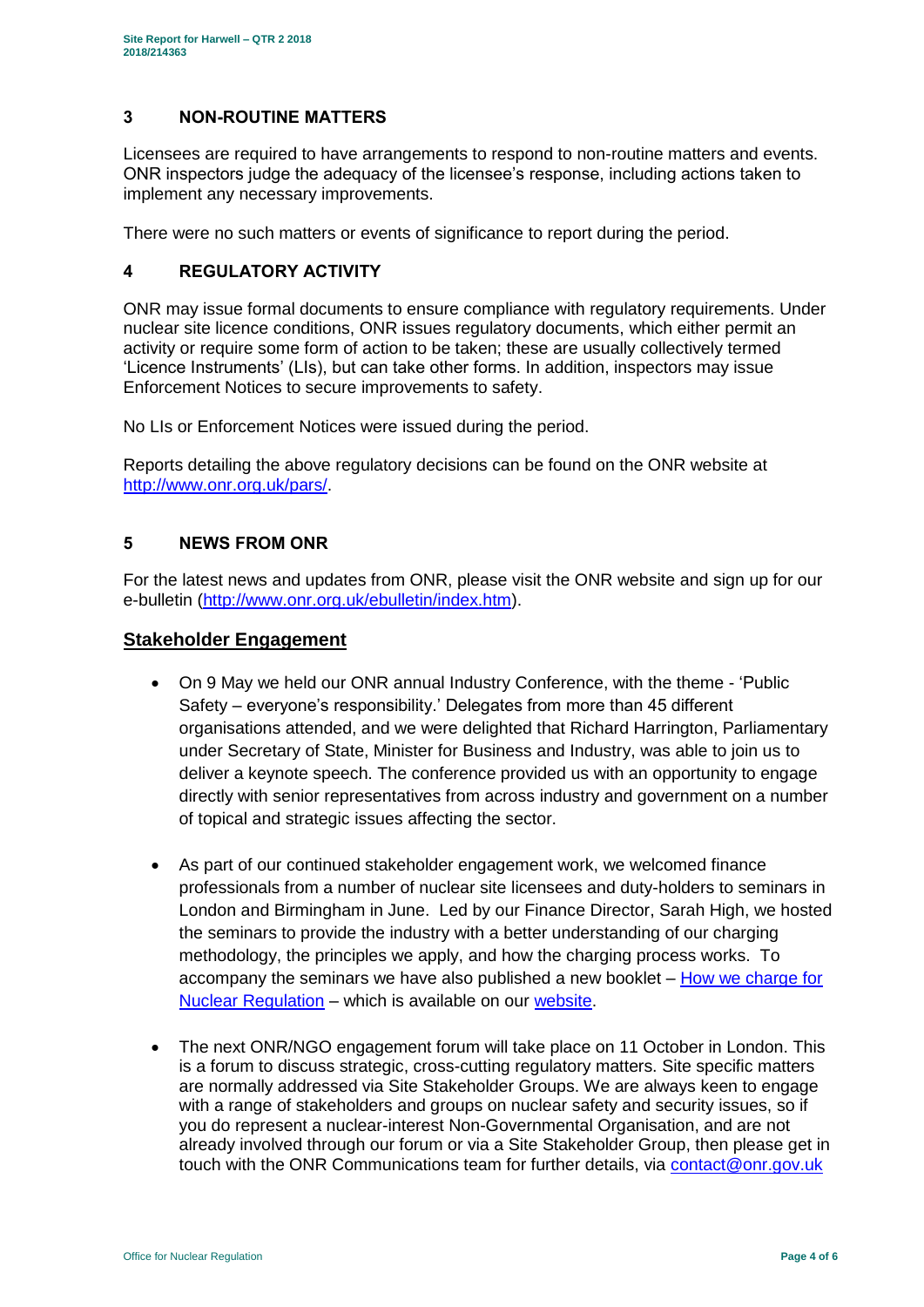#### **Regulatory News**

- A delegation from ONR, led by Chief Nuclear Inspector Mark Foy, supported the UK's contribution to the 6th Joint Convention review meeting in Vienna. Bringing together 78 countries from around the world, the Joint Convention on the Safety of Spent Fuel Management and the Safety of Radioactive Waste Management is the world's leading international forum for ensuring society and the environment are protected from hazards arising from spent fuel and radioactive waste. Further details can be found on the [IAEA website.](https://www.iaea.org/events/sixth-review-meeting-of-the-contracting-parties-to-the-joint-convention-on-the-safety-of-spent-fuel-management-and-on-the-safety-of-radioactive-waste-management-joint-convention)
- In August, Mark Foy will host a webinar on the outcome of the UK report to the joint convention. Further details on how to sign up for the webinar will be advertised on our website and social media channels over the coming weeks.
- We have notified Sellafield Ltd of our intention to prosecute the company for offences under Section 2 (1) of the Health and Safety at Work etc. Act (1974). The charge relates to an incident on 5 February, 2017, at a facility which handles special nuclear materials, which resulted in personal contamination to a Sellafield Ltd employee. The decision to prosecute follows an ONR investigation into the incident.
- In May we awarded the contract for delivery of the UK Nuclear Safeguards Information Management and Reporting System (SIMRS) IT system to Axis 12 Ltd. The IT system is necessary for us to establish a domestic safeguards regime after the UK's withdrawal from the Euratom Treaty. The government has now launched the consultation on Nuclear Safeguards Regulation, further details can be found on our [website.](http://news.onr.org.uk/2018/07/government-consults-on-nuclear-safeguards-regulations/)

## **Corporate News**

- In May we published a self-assessment exercise to update on how well our activity currently aligns with the Regulators' Code, which came into effect in April 2014 to provide a framework for how regulators should engage with those they regulate. The full report is available on our [website.](http://www.onr.org.uk/regulators-code.htm)
- In June we published our Annual Report and Accounts highlighting the extent of our regulatory activities. During the 17/18 year over 1,000 inspections were carried out across 36 licensed sites and transport dutyholders, ensuring the required standards of safety and security were met to protect the public and workers. The full report is available on our [website.](http://news.onr.org.uk/2018/06/annual-report-and-accounts-published/)
- In July we published our second [gender pay report.](http://news.onr.org.uk/2018/07/onr-publishes-second-gender-pay-report/) The organisation-wide results show that ONR has a mean gender pay gap of 35.2%, which is wider than last year, although it is broadly similar to the rest of the UK nuclear industry and anticipated given our workforce profile, and that of the industries from which we have historically recruited. ONR is committed to addressing this issue and continues to focus on improving diversity and inclusion.
- Our Chief Executive, Adriènne Kelbie, has agreed a three-year contract extension, taking her term of employment to January 2022.